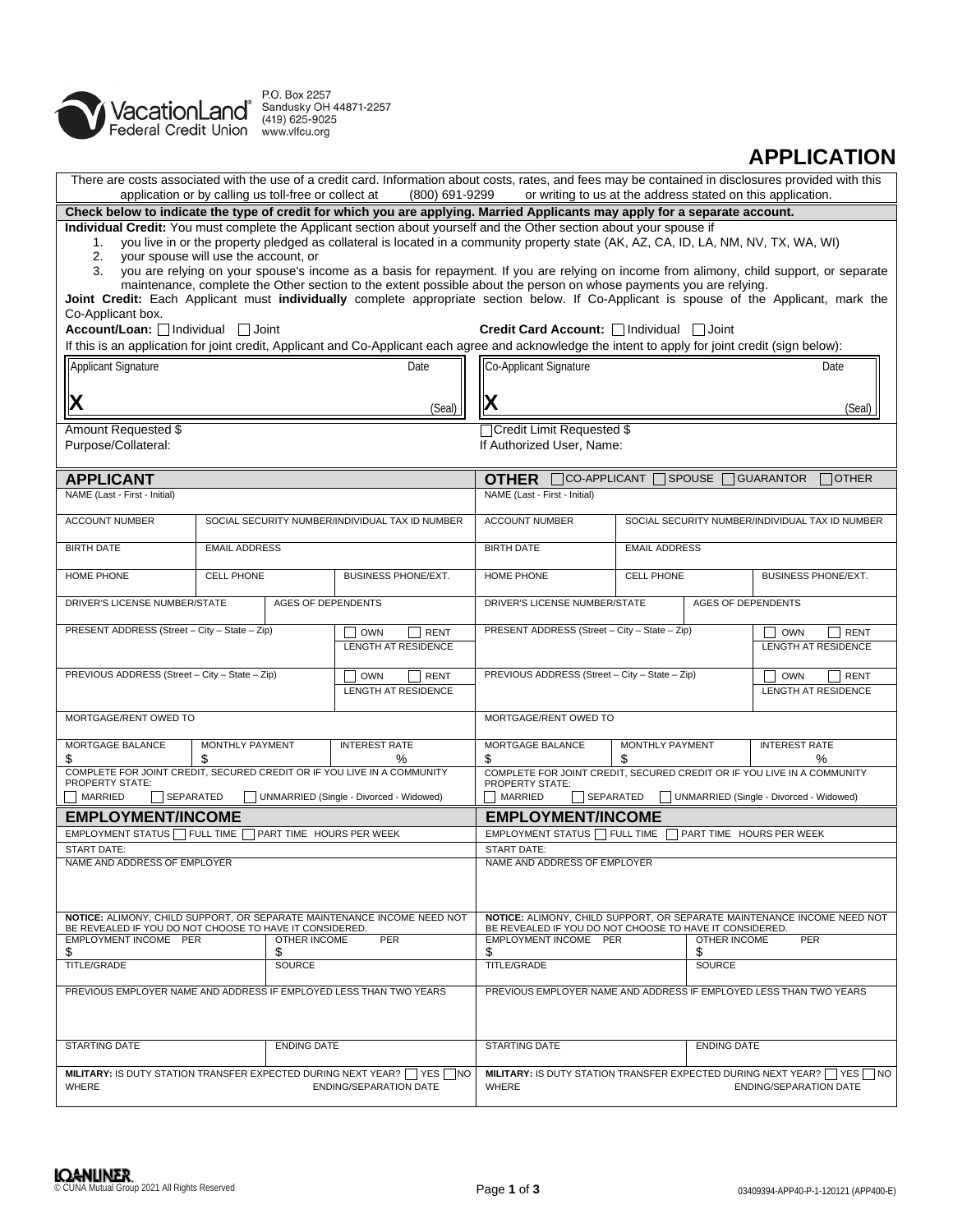| <b>REFERENCE</b><br><b>REFERENCE</b>                                                                                                                                                                                                                                                                                |                                                                                                                                                                                                                                                                                                           |                                                                                                                                          |        |                      |        |                                                          |  |                          |                        |                  |                 |                                     |         |
|---------------------------------------------------------------------------------------------------------------------------------------------------------------------------------------------------------------------------------------------------------------------------------------------------------------------|-----------------------------------------------------------------------------------------------------------------------------------------------------------------------------------------------------------------------------------------------------------------------------------------------------------|------------------------------------------------------------------------------------------------------------------------------------------|--------|----------------------|--------|----------------------------------------------------------|--|--------------------------|------------------------|------------------|-----------------|-------------------------------------|---------|
| NAME AND ADDRESS OF NEAREST RELATIVE NOT LIVING WITH YOU                                                                                                                                                                                                                                                            |                                                                                                                                                                                                                                                                                                           |                                                                                                                                          |        |                      |        | NAME AND ADDRESS OF NEAREST RELATIVE NOT LIVING WITH YOU |  |                          |                        |                  |                 |                                     |         |
|                                                                                                                                                                                                                                                                                                                     |                                                                                                                                                                                                                                                                                                           |                                                                                                                                          |        |                      |        |                                                          |  |                          |                        |                  |                 |                                     |         |
| <b>RELATIONSHIP</b>                                                                                                                                                                                                                                                                                                 |                                                                                                                                                                                                                                                                                                           | <b>HOME PHONE</b>                                                                                                                        |        | <b>RELATIONSHIP</b>  |        |                                                          |  |                          | <b>HOME PHONE</b>      |                  |                 |                                     |         |
|                                                                                                                                                                                                                                                                                                                     |                                                                                                                                                                                                                                                                                                           |                                                                                                                                          |        |                      |        |                                                          |  |                          |                        |                  |                 |                                     |         |
| <b>WHAT YOU OWE</b>                                                                                                                                                                                                                                                                                                 |                                                                                                                                                                                                                                                                                                           |                                                                                                                                          |        |                      |        |                                                          |  |                          |                        |                  |                 |                                     |         |
| <b>DEBT</b>                                                                                                                                                                                                                                                                                                         |                                                                                                                                                                                                                                                                                                           | <b>CREDITOR NAME OTHER THAN THIS CREDIT UNION</b><br>(Attach additional sheet(s) if necessary)                                           |        | <b>INTEREST RATE</b> |        | PRESENT BALANCE                                          |  |                          | <b>MONTHLY PAYMENT</b> |                  |                 | <b>OWED BY</b><br>APPLICANT   OTHER |         |
| RENT<br>FIRST MORTGAGE                                                                                                                                                                                                                                                                                              |                                                                                                                                                                                                                                                                                                           |                                                                                                                                          |        |                      | %      | \$                                                       |  | \$                       |                        |                  | $\mathsf{L}$    |                                     | $\perp$ |
| (Incl. Tax & Ins.)                                                                                                                                                                                                                                                                                                  |                                                                                                                                                                                                                                                                                                           |                                                                                                                                          |        |                      | %      | \$                                                       |  | \$                       |                        |                  |                 |                                     |         |
|                                                                                                                                                                                                                                                                                                                     |                                                                                                                                                                                                                                                                                                           |                                                                                                                                          |        |                      | %      | \$                                                       |  | \$                       |                        |                  |                 |                                     |         |
|                                                                                                                                                                                                                                                                                                                     |                                                                                                                                                                                                                                                                                                           |                                                                                                                                          |        |                      | %<br>% | \$<br>\$                                                 |  | \$<br>\$                 |                        |                  |                 |                                     |         |
|                                                                                                                                                                                                                                                                                                                     |                                                                                                                                                                                                                                                                                                           |                                                                                                                                          |        |                      | %      | \$                                                       |  | \$                       |                        |                  |                 |                                     |         |
|                                                                                                                                                                                                                                                                                                                     |                                                                                                                                                                                                                                                                                                           |                                                                                                                                          |        |                      | ℅      | \$                                                       |  | \$                       |                        |                  |                 |                                     |         |
|                                                                                                                                                                                                                                                                                                                     |                                                                                                                                                                                                                                                                                                           |                                                                                                                                          |        |                      | %      | \$                                                       |  | \$                       |                        |                  |                 |                                     |         |
|                                                                                                                                                                                                                                                                                                                     |                                                                                                                                                                                                                                                                                                           |                                                                                                                                          |        |                      | %<br>% | \$<br>\$                                                 |  | \$<br>\$                 |                        |                  |                 |                                     |         |
|                                                                                                                                                                                                                                                                                                                     |                                                                                                                                                                                                                                                                                                           |                                                                                                                                          |        |                      | %      | \$                                                       |  | \$                       |                        |                  |                 |                                     |         |
|                                                                                                                                                                                                                                                                                                                     |                                                                                                                                                                                                                                                                                                           |                                                                                                                                          |        |                      | %      | \$                                                       |  | \$                       |                        |                  |                 |                                     |         |
| LIST ANY NAMES UNDER WHICH YOUR CREDIT REFERENCES<br>AND CREDIT HISTORY CAN BE CHECKED:                                                                                                                                                                                                                             |                                                                                                                                                                                                                                                                                                           |                                                                                                                                          |        | <b>TOTALS</b>        |        | \$                                                       |  | \$                       |                        |                  |                 |                                     |         |
| <b>WHAT YOU OWN</b>                                                                                                                                                                                                                                                                                                 |                                                                                                                                                                                                                                                                                                           |                                                                                                                                          |        |                      |        |                                                          |  |                          |                        |                  |                 |                                     |         |
| <b>ASSET DESCRIPTION</b>                                                                                                                                                                                                                                                                                            |                                                                                                                                                                                                                                                                                                           | LIST LOCATION OF PROPERTY OR FINANCIAL INSTITUTION                                                                                       |        |                      |        | <b>MARKET VALUE</b>                                      |  | FOR ANOTHER LOAN         | PLEDGED AS COLLATERAL  | <b>APPLICANT</b> | <b>OWNED BY</b> | <b>OTHER</b>                        |         |
|                                                                                                                                                                                                                                                                                                                     |                                                                                                                                                                                                                                                                                                           |                                                                                                                                          |        | \$                   |        |                                                          |  | <b>YES</b>               | NO                     |                  |                 |                                     |         |
|                                                                                                                                                                                                                                                                                                                     |                                                                                                                                                                                                                                                                                                           |                                                                                                                                          |        | \$                   |        |                                                          |  | <b>YES</b>               | NO                     |                  |                 |                                     |         |
|                                                                                                                                                                                                                                                                                                                     |                                                                                                                                                                                                                                                                                                           |                                                                                                                                          |        | \$<br>\$             |        |                                                          |  | <b>YES</b><br><b>YES</b> | NO<br>N <sub>O</sub>   |                  |                 |                                     |         |
|                                                                                                                                                                                                                                                                                                                     |                                                                                                                                                                                                                                                                                                           |                                                                                                                                          |        | \$                   |        |                                                          |  | <b>YES</b>               | N <sub>O</sub>         |                  |                 |                                     |         |
|                                                                                                                                                                                                                                                                                                                     |                                                                                                                                                                                                                                                                                                           |                                                                                                                                          |        |                      | \$     |                                                          |  | <b>YES</b>               | l NO                   |                  |                 |                                     |         |
|                                                                                                                                                                                                                                                                                                                     | \$<br><b>YES</b>                                                                                                                                                                                                                                                                                          |                                                                                                                                          |        |                      | NO     |                                                          |  |                          |                        |                  |                 |                                     |         |
| IF YOU ANSWER "YES" (BY CHECKING THE BOX) TO ANY QUESTION OTHER THAN #1,<br><b>OTHER INFORMATION ABOUT YOU</b><br><b>EXPLAIN ON AN ATTACHED SHEET</b>                                                                                                                                                               |                                                                                                                                                                                                                                                                                                           |                                                                                                                                          |        |                      |        |                                                          |  | <b>APPLICANT</b>         |                        | <b>OTHER</b>     |                 |                                     |         |
| 1. ARE YOU A U.S. CITIZEN OR PERMANENT RESIDENT ALIEN?<br>DO YOU CURRENTLY HAVE ANY OUTSTANDING JUDGMENTS OR HAVE YOU EVER FILED FOR BANKRUPTCY, HAD A DEBT ADJUSTMENT PLAN                                                                                                                                         |                                                                                                                                                                                                                                                                                                           |                                                                                                                                          |        |                      |        |                                                          |  |                          |                        |                  |                 |                                     |         |
| 2.<br>LAWSUIT?                                                                                                                                                                                                                                                                                                      |                                                                                                                                                                                                                                                                                                           | CONFIRMED UNDER CHAPTER 13, HAD PROPERTY FORECLOSED UPON OR REPOSSESSED IN THE LAST SEVEN YEARS, OR BEEN A PARTY IN A                    |        |                      |        |                                                          |  |                          |                        | $\blacksquare$   |                 |                                     |         |
| 3. IS YOUR INCOME LIKELY TO DECLINE IN THE NEXT TWO YEARS?<br>4.                                                                                                                                                                                                                                                    |                                                                                                                                                                                                                                                                                                           | ARE YOU A CO-MAKER, CO-SIGNER OR GUARANTOR ON ANY LOAN NOT LISTED ABOVE?                                                                 |        |                      |        |                                                          |  |                          |                        |                  |                 |                                     |         |
| FOR WHOM (Name of Others Obligated on Loan):                                                                                                                                                                                                                                                                        |                                                                                                                                                                                                                                                                                                           |                                                                                                                                          |        |                      |        |                                                          |  |                          |                        |                  |                 |                                     |         |
| TO WHOM (Name of Creditor):                                                                                                                                                                                                                                                                                         |                                                                                                                                                                                                                                                                                                           |                                                                                                                                          |        |                      |        |                                                          |  |                          |                        | $\Box$           |                 |                                     |         |
| <b>STATE LAW NOTICE(S)</b>                                                                                                                                                                                                                                                                                          |                                                                                                                                                                                                                                                                                                           |                                                                                                                                          |        |                      |        |                                                          |  |                          |                        |                  |                 |                                     |         |
|                                                                                                                                                                                                                                                                                                                     |                                                                                                                                                                                                                                                                                                           | Notice to Nebraska Residents: A credit agreement must be in writing to be enforceable under Nebraska law. To protect you and us from any |        |                      |        |                                                          |  |                          |                        |                  |                 |                                     |         |
|                                                                                                                                                                                                                                                                                                                     | misunderstandings or disappointments, any contract, promise, undertaking, or offer to forebear repayment of money or to make any other financial<br>accommodation in connection with this loan of money or grant or extension of credit, or any amendment of, cancellation of, waiver of, or substitution |                                                                                                                                          |        |                      |        |                                                          |  |                          |                        |                  |                 |                                     |         |
| for any or all of the terms or provisions of any instrument or document executed in connection with this loan of money or grant or extension of credit,                                                                                                                                                             |                                                                                                                                                                                                                                                                                                           |                                                                                                                                          |        |                      |        |                                                          |  |                          |                        |                  |                 |                                     |         |
| must be in writing to be effective.                                                                                                                                                                                                                                                                                 |                                                                                                                                                                                                                                                                                                           |                                                                                                                                          |        |                      |        |                                                          |  |                          |                        |                  |                 |                                     |         |
| Notice to New York Residents: New York residents may contact the New York State Department of Financial Services to obtain a comparative<br>listing of credit card rates, fees, and grace periods. New York State Department of Financial Services: 1-800-342-3736 or www.dfs.ny.gov.                               |                                                                                                                                                                                                                                                                                                           |                                                                                                                                          |        |                      |        |                                                          |  |                          |                        |                  |                 |                                     |         |
| Notice to Ohio Residents: The Ohio laws against discrimination require that all creditors make credit equally available to all creditworthy customers,                                                                                                                                                              |                                                                                                                                                                                                                                                                                                           |                                                                                                                                          |        |                      |        |                                                          |  |                          |                        |                  |                 |                                     |         |
| and that credit reporting agencies maintain separate credit histories on each individual upon request. The Ohio Civil Rights Commission administers                                                                                                                                                                 |                                                                                                                                                                                                                                                                                                           |                                                                                                                                          |        |                      |        |                                                          |  |                          |                        |                  |                 |                                     |         |
| compliance with this law.<br>Notice to Wisconsin Residents: (1) No provision of any marital property agreement, unilateral statement under Section 766.59, or court decree                                                                                                                                          |                                                                                                                                                                                                                                                                                                           |                                                                                                                                          |        |                      |        |                                                          |  |                          |                        |                  |                 |                                     |         |
| under Section 766.70 will adversely affect the rights of the Credit Union unless the Credit Union is furnished a copy of the agreement, statement or                                                                                                                                                                |                                                                                                                                                                                                                                                                                                           |                                                                                                                                          |        |                      |        |                                                          |  |                          |                        |                  |                 |                                     |         |
| decree, or has actual knowledge of its terms, before the credit is granted or the account is opened. (2) Please sign if you are not applying for this<br>account or loan with your spouse. The credit being applied for, if granted, will be incurred in the interest of the marriage or family of the undersigned. |                                                                                                                                                                                                                                                                                                           |                                                                                                                                          |        |                      |        |                                                          |  |                          |                        |                  |                 |                                     |         |
| Signature for Wisconsin Residents Only<br>Date                                                                                                                                                                                                                                                                      |                                                                                                                                                                                                                                                                                                           |                                                                                                                                          |        |                      |        |                                                          |  |                          |                        |                  |                 |                                     |         |
|                                                                                                                                                                                                                                                                                                                     |                                                                                                                                                                                                                                                                                                           |                                                                                                                                          | (Seal) |                      |        |                                                          |  |                          |                        |                  |                 |                                     |         |
|                                                                                                                                                                                                                                                                                                                     |                                                                                                                                                                                                                                                                                                           |                                                                                                                                          |        |                      |        |                                                          |  |                          |                        |                  |                 |                                     |         |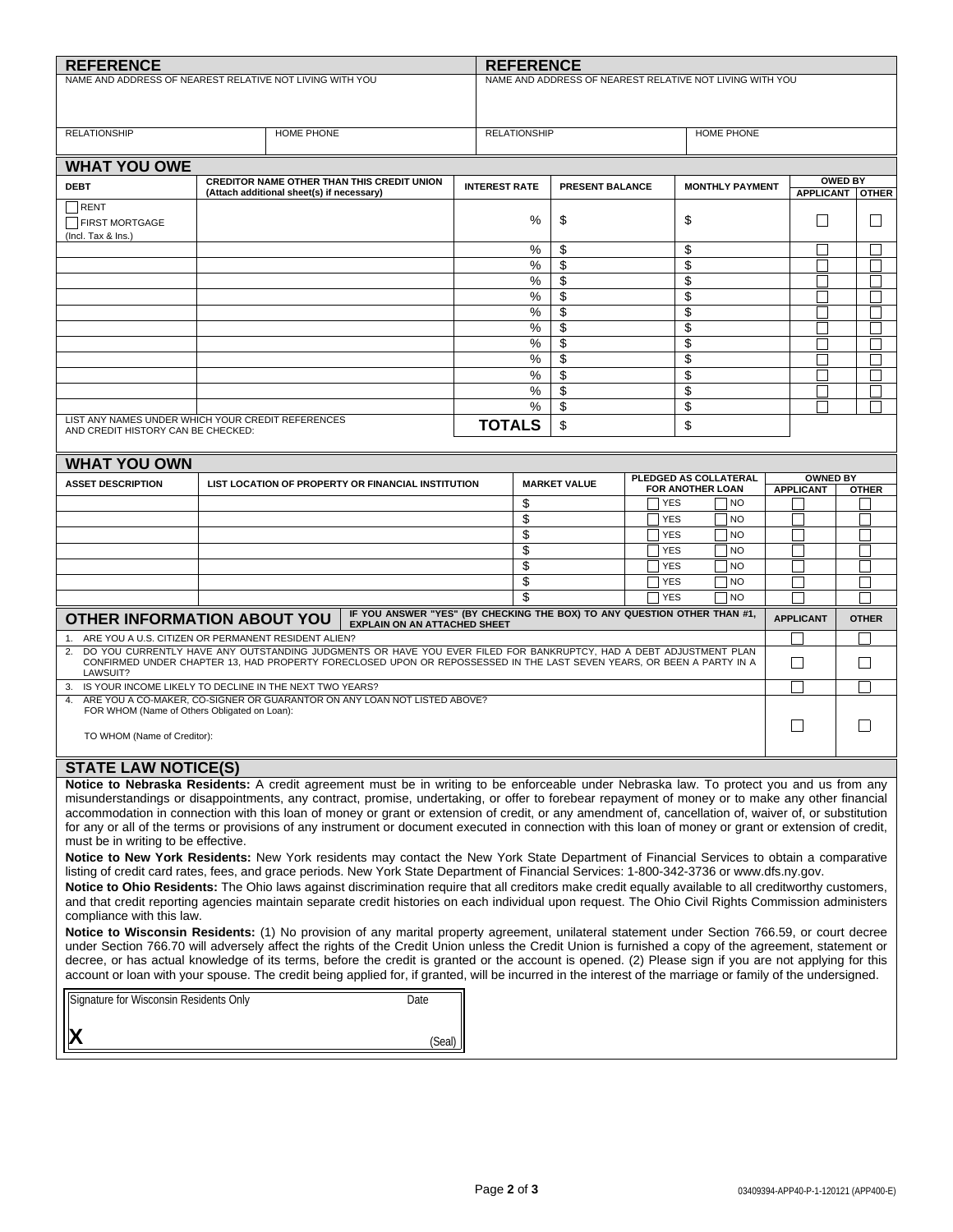## **CREDIT CARD CONSENSUAL SECURITY INTEREST**

| You grant us a security interest in all individual and joint share and/or deposit accounts you have with us now and in the future to secure |
|---------------------------------------------------------------------------------------------------------------------------------------------|
| your credit card account. Shares and deposits in an IRA or any other account that would lose special tax treatment under state or federal   |
| law if given as security are not subject to the security interest you have given in your shares and deposits. You may withdraw these other  |
| shares unless you are in default. When you are in default, you authorize us to apply the balance in these accounts to any amounts due.      |
| For example, if you have an unpaid credit card balance, you agree we may use funds in your account(s) to pay any or all of the unpaid       |
| balance.                                                                                                                                    |
|                                                                                                                                             |

By signing or otherwise authenticating below, you are affirmatively agreeing that you are aware that granting a security interest is a **condition for the credit card and you intend to grant a security interest.**

| Consensual Security Interest Acknowledgement and Agreement | Date   | Consensual Security Interest Acknowledgement and Agreement | Date   |
|------------------------------------------------------------|--------|------------------------------------------------------------|--------|
| $\mathsf l$                                                | (Seal) |                                                            | 'Seal) |
|                                                            |        |                                                            |        |

#### **SIGNATURES**

By signing or otherwise authenticating below:<br>1. You promise that everything you have

You promise that everything you have stated in this application is correct to the best of your knowledge, and that the above information is a complete listing of what you owe. If there are any important changes you will notify us in writing immediately. You authorize the Credit Union to obtain credit reports in connection with this application for credit and for any update, increase, renewal, extension, or collection of the credit received and for other accounts, products, or services we may offer you or for which you may qualify. You understand that the Credit Union will rely on the information in this application and your credit report to make its decision. If you request, the Credit Union will tell you the name and address of any credit bureau from which it received a credit report on you. It is a crime to willfully and deliberately provide incomplete or incorrect information in this application.

| 2. If you are applying for a credit card, you understand that the use of your card will constitute acknowledgment of receipt and agreement to the |
|---------------------------------------------------------------------------------------------------------------------------------------------------|
| terms of the Consumer Credit Card Agreement and Disclosure.                                                                                       |

| Applicant's Signature  |                                             |                          | Date<br>(Seal)   | Other Signature<br>IХ                             |                    |              | Date<br>(Seal) |
|------------------------|---------------------------------------------|--------------------------|------------------|---------------------------------------------------|--------------------|--------------|----------------|
|                        | <b>CREDIT UNION USE ONLY</b>                |                          |                  |                                                   |                    |              |                |
| DATE                   | П<br>APPROVED                               | <b>APPROVED LIMITS:</b>  | <b>SIGNATURE</b> | LINE OF CREDIT                                    | <b>CREDIT CARD</b> | <b>OTHER</b> |                |
|                        | DECLINED<br>(Adverse Action Notice Sent)    | DEBT RATIO/SCORE: BEFORE |                  | AFTER                                             |                    |              |                |
| LOAN OFFICER COMMENTS: |                                             |                          |                  |                                                   |                    |              |                |
|                        | Credit Committee or Loan Officer Signatures |                          | Date<br>(Seal)   | Credit Committee or Loan Officer Signatures<br>IХ |                    |              | Date<br>(Seal) |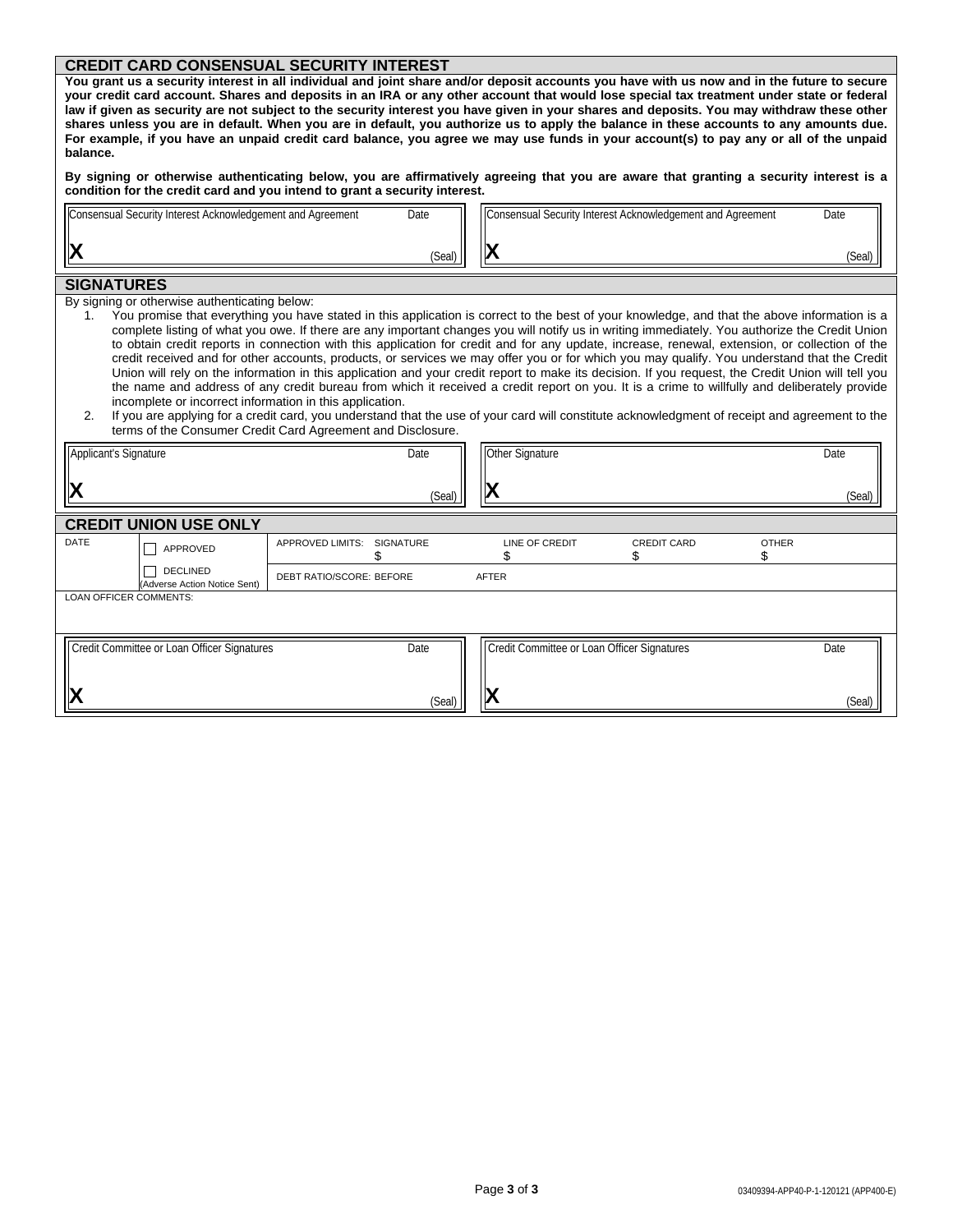

APPLICATION AND **SOLICITATION DISCLOSURE** 



# VISA PLATINUM/VISA PLATINUM REWARDS

| <b>Interest Rates and Interest Charges</b>           |                                                                                                                                                                                 |
|------------------------------------------------------|---------------------------------------------------------------------------------------------------------------------------------------------------------------------------------|
| Annual Percentage Rate (APR) for<br><b>Purchases</b> | <b>Visa Platinum</b><br>$1.99\%$<br>Introductory APR for a period of six billing cycles.<br>After that, your APR will be $9.65\%$ to $18.00\%$ , based on your                  |
|                                                      | creditworthiness. This APR will vary with the market based on the Prime<br>Rate.                                                                                                |
|                                                      | <b>Visa Platinum Rewards</b><br>1.99% Introductory APR for a period of six billing cycles.                                                                                      |
|                                                      | After that, your APR will be $11.65\%$ to $18.00\%$ , based on your<br>creditworthiness. This APR will vary with the market based on the Prime<br>Rate.                         |
| <b>APR for Balance Transfers</b>                     | <b>Visa Platinum</b><br>1.99% Introductory APR for a period of six billing cycles.                                                                                              |
|                                                      | After that, your APR will be 9.65% to 18.00%, based on your<br>creditworthiness. This APR will vary with the market based on the Prime<br>Rate.                                 |
|                                                      | <b>Visa Platinum Rewards</b><br>1.99<br>Introductory APR for a period of six billing cycles.                                                                                    |
|                                                      | After that, your APR will be 11.65% to 18.00%, based on your<br>creditworthiness. This APR will vary with the market based on the Prime<br>Rate.                                |
| <b>APR for Cash Advances</b>                         | <b>Visa Platinum</b><br>9.65% to 18.00%, when you open your account, based on your<br>creditworthiness. This APR will vary with the market based on the Prime<br>Rate.          |
|                                                      | <b>Visa Platinum Rewards</b><br>11.65% to 18.00%, when you open your account, based on your<br>creditworthiness. This APR will vary with the market based on the Prime<br>Rate. |
| <b>Penalty APR and When it Applies</b>               | 18.00%                                                                                                                                                                          |
|                                                      | This APR may be applied to your account if you:<br>- Make a late payment.                                                                                                       |
|                                                      | How Long Will the Penalty APR Apply? If your APRs are increased for<br>this reason, the Penalty APR will apply until you make six consecutive<br>minimum payments when due.     |